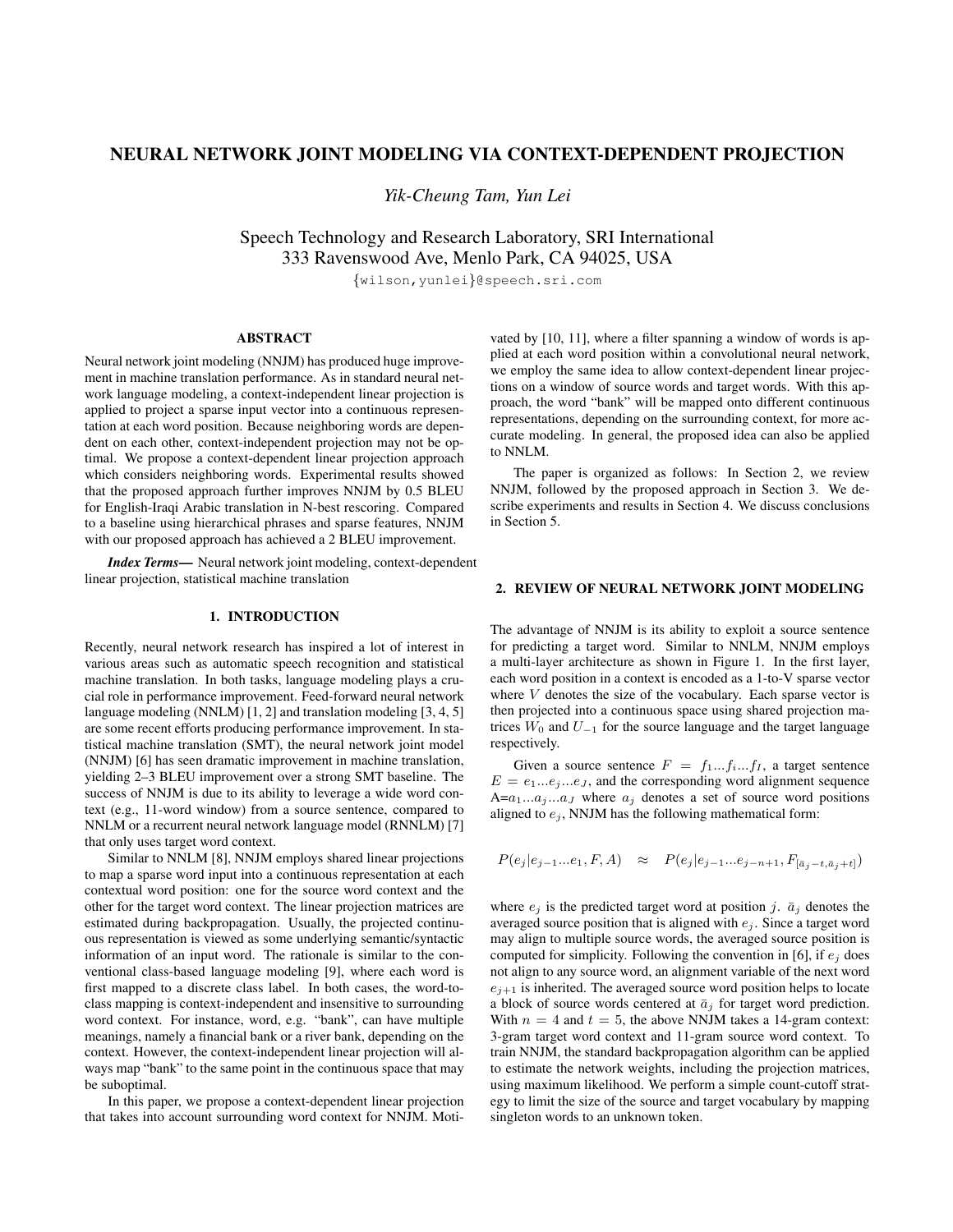

Fig. 1. Architecture of NNJM.

# 3. NNJM WITH CONTEXT-DEPENDENT PROJECTION

One assumption in NNLM/NNJM modeling is the use of a contextindependent linear projection matrix:

$$
x_i = W_0 \cdot f_i
$$
  

$$
y_{j-1} = U_{-1} \cdot e_{j-1}
$$

where  $f_i$  and  $e_{j-1}$  denote sparse vectors on the source and target language.  $x_i$  and  $y_{j-1}$  are the corresponding dense vectors. This implies that, for instance, the word "bank" as in "river bank" and "financial bank" is projected into the same continuous representation. For more accurate modeling, word context should be taken into consideration during linear projection as shown in Figure 2. For instance, to project a source word *fi*, a source context window  $[f_{i-1}, f_i, f_{i+1}]$  is applied:

$$
x_i = W_{-1} \cdot f_{i-1} + W_0 \cdot f_i + W_{+1} \cdot f_{i+1}
$$

To project a target history word *e<sup>j</sup>−*<sup>1</sup>, an N-gram target history window [*e<sup>j</sup>−*<sup>3</sup>*, e<sup>j</sup>−*<sup>2</sup>*, e<sup>j</sup>−*<sup>1</sup>] can be employed:

$$
y_{j-1} = U_{-3} \cdot e_{j-3} + U_{-2} \cdot e_{j-2} + U_{-1} \cdot e_{j-1}
$$

With a window of size 3, the number of parameters in the projection matrices is 3 times larger than the conventional NNJM. With  $n = 4$ and *t* = 5, 5-gram target word context and 13-gram source word context are utilized for linear projection. However, the number of dense vectors after linear projection is still identical to conventional NNJM.

### 4. EXPERIMENTAL SETUP

Our translation engine was built on data from the DARPA TRANSTAC program, a speech-to-speech translation initiative targeting tactical military communication. The source language was conversational English, and the target language was Iraqi Arabic. This MT direction is more challenging because valid morphology and word order in the MT output must be maintained, and data scarcity for LM training is a greater problem in Iraqi Arabic. We had 760*K* parallel sentence pairs as training data and 6985 sentence pairs for learning



Fig. 2. Architecture of NNJM with context dependent linear projections:  $U = \{U_{-3}, U_{-2}, U_{-1}\}$  and  $W = \{W_{-1}, W_0, W_{+1}\}.$ 

the log-linear weights for dense and sparse features. The tuning set had a single reference, and all test sets had 4 references. We filtered the tuning set by skipping short dialogues that contained less than three sentences/turns; many of them were simple sentences such as "thank you" or "you are welcome." Details are shown in Table 1.

Table 1. Sizes of translation data sets used.

| Data              | Sentences | Source words |
|-------------------|-----------|--------------|
| Train             | 760200    | 7207779      |
| Tune              | 6985      | 64193        |
| Test1             | 567       | 6855         |
| Test <sub>2</sub> | 655       | 10652        |
| Test <sub>3</sub> | 617       | 9203         |

We applied a word segmenter on the Iraqi Arabic text to segment affixes on words. All models were built using the segmented data, and translations were post-processed into word forms for BLEU score computation. In our Hiero SMT baseline, we incorporated 12 dense features for each bilingual stochastic context-free grammar (SCFG) rule after the Hiero grammar in [12], including IBM Model-1 scores in both source-to-target and target-to-source directions, relative frequencies in both directions, count of phrases, count of Hiero rules, number of source content words aligned to target spontaneous words, number of target spontaneous words aligned to source content words, three binned frequencies, and the number of unaligned source words. We further computed lexical pairs seen in a dictionary, affix sequences/ngrams, fertility for each word in the SCFG rule, and additional spontaneous/content word mismatches as sparse features. In total, we had 368*,* 524 sparse features. Optimization methods such as MIRA [13] or PRO [14], which can optimize millions of sparse features, were employed.

The training data were aligned using the grow-diag-final option with GIZA word alignment in both directions. Then the aligned sentence pairs were fed into NNJM training while the target side was fed into baseline NNLM and RNNLM training. 10% of the training data was kept for cross-validation on word perplexity to ensure that training was on the right track, although word perplexity had little correlation with translation performance using BLEU [15]. We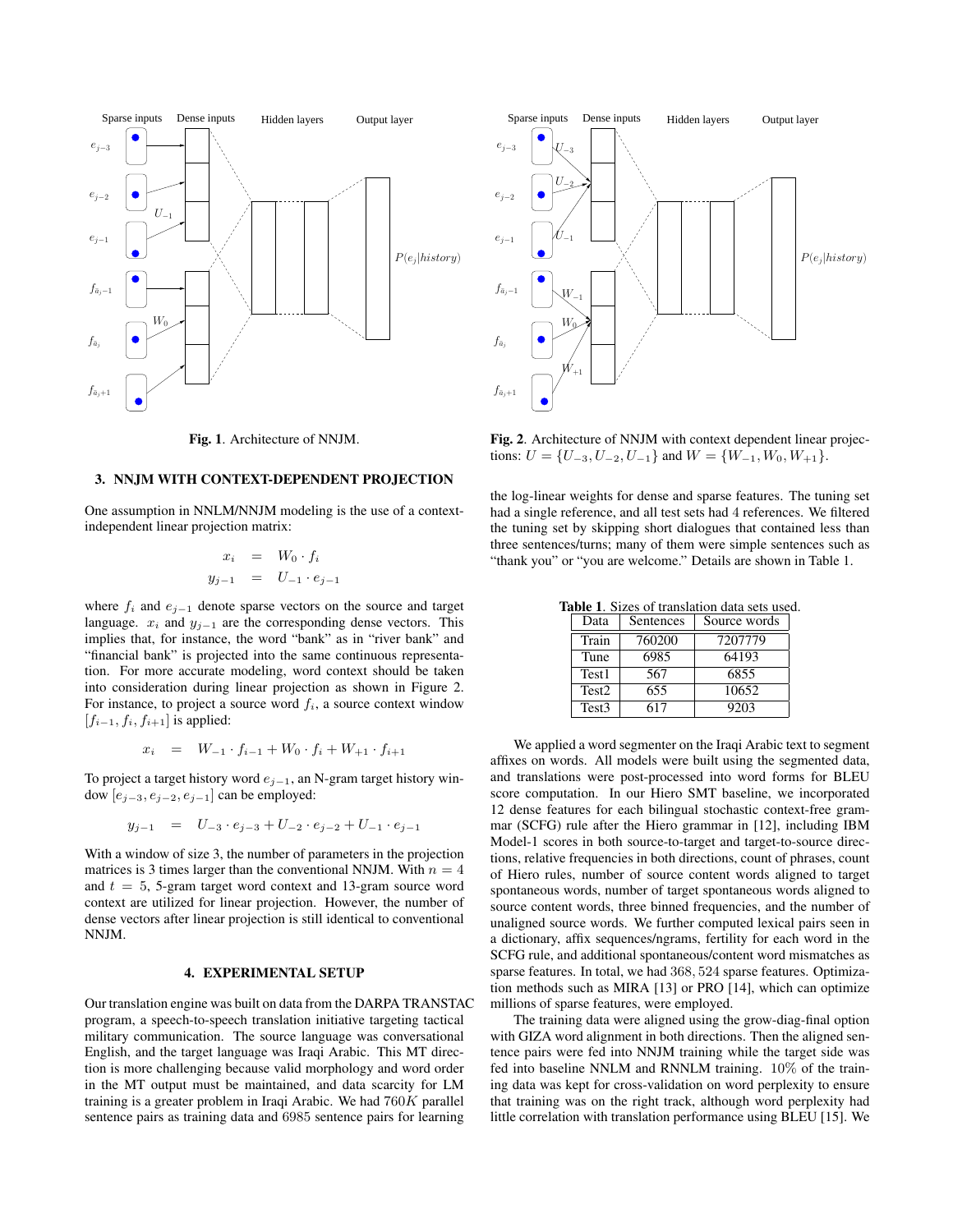compared the following neural network modeling approaches:

- *•* NNLM
- *•* RNNLM
- bilingual RNN [16]
- *•* NNJM with 11-word source window and 3-word target window [6]
- NNJM with context-dependent projection (this paper)

All neural network models employed 600 hidden nodes trained on the same data and vocabulary.

For baseline RNNLM and bilingual RNN training, we employed 100 output classes and used backpropagation through time using the flag "-bptt 4 -bptt-block 10". These are the default settings in the RNNLM toolkit [7]. The same training and cross-validation sets were used, but with a sequential sentence order to allow RNN to capture dialogue-level discourse via the recurrent hidden vector. RNNLM training took 5 days to finish on a single CPU. The initial learning rate was chosen as 0*.*1; the learning rate started to halve when the reduction in cross-validation perplexity was small enough. For bilingual RNN [16], a bag-of-words (BOW) representation of a source sentence was used as additional input for RNN training, similar to [17]. Meanwhile, we performed NNJM training using a GPU with a minibatch size of 128 samples and an initial learning rate of 0.06. We randomized training samples before training. As with RNNLM training, the learning rate started to halve when the reduction in cross-validation perplexity was small enough. NNJM training took 2 days to finish using Theano [18]. Motivated by [6], the output sizes of the projection matrices were set to 192. In addition, NNJM had 2 hidden layers with 600 hidden nodes in each layer. Empirically, this only contributed 0.1 BLEU improvement compared to a single hidden layer architecture.

For N-best list reranking, we applied our baseline translation engine to generate up to 2000 N-best hypotheses per source sentence. The combined weighted score was associated with each hypothesis so that the score was further combined with a score from NNJM for reranking:

score(rerank) = score(base) + 
$$
\lambda_{nn} \cdot f_{nn}(F, E)
$$

where  $f_{nn}(F, E)$  denotes different kinds of neural network modeling scores for a sentence pair *F* and *E*.  $\lambda_{nn}$  was optimized using a simple grid search.

#### 4.1. Reranking results

Table 2 shows N-best reranking performance on BLEU using various neural network models. Compared to the SMT baseline with sparse features, RNNLM yielded an overall 0.4 BLEU improvement. Bilingual RNN with BOW representation performed better than RNNLM by 0.4 BLEU overall. NNJM outperformed bilingual RNN with an additional 0.7 BLEU improvement. This implies that the word ordering of an English source sentence provided additional information and was crucial. Since RNN training employed factorized output classes, the estimated probabilities may be suboptimal compared to NNJM using the full output vocabulary. With context-dependent linear projection using 3-word source and target windows in NNJM, we achieved further 0.5 BLEU improvement compared to conventional NNJM. Result showed that contextual information was important for more accurate linear projection.

Table 2. Reranking test results using various neural network models.

| Setup           | Overall |  |
|-----------------|---------|--|
| <b>Baseline</b> | 34.7    |  |
| NNLM            | 35.0    |  |
| <b>RNNLM</b>    | 35.1    |  |
| bRNN (BOW)      | 35.5    |  |
| <b>NNJM</b>     | 36.2    |  |
| NNJM (CD)       | 36.7    |  |

### 4.2. Discussion

One may argue that context-dependent linear projection actually exploits more source and target words. With a projection window of size three, two extra contextual words were used at the boundary positions per language. The source of the gain, whether the extra contextual words or the context-dependent projection, was unclear. To understand this better, we trained NNJM with 13 contextual words on the source side and 5 contextual words on the target side; contextindependent projection matrices were still employed. Table 3 shows the comparison. Although the number of parameters was increased after enlarging the context sizes, this only brought a marginal gain of 0.1 BLEU. Comparing the number of model parameters, a 3-window context-dependent projection matrix has  $O(|V||Y|)$  additional parameters, where Y is the size of the dense input vector after linear projection, i.e.,  $|Y| = 192$  throughout our experiments.  $|V|$  is the input vocabulary size. On the other hand, NNJM with 13 contextual words on the source side and 5 contextual words on the target side has  $O(|H||Y|)$  additional parameters, where  $|H| = 600$  hidden nodes. Since  $|V| \gg |H|$ , NNJM with context-dependent linear projection has more parameters to fit the training data. Increasing the number of parameters in this way was more fruitful.

Table 3. BLEU performance of NNJM with different numbers of contextual words.

| Setup       | # Source context | # Target context | Overall |
|-------------|------------------|------------------|---------|
| <b>NNIM</b> |                  |                  | 36.2    |
| <b>NNIM</b> |                  |                  | 36.3    |
| NNJM (CD)   |                  |                  | 36.7    |

Another question is the effect of the size of the projection window on MT performance. Table 4 shows the BLEU results. Increasing the projection window size from 1 to 3 on the source side yielded 0.2 BLEU improvement. Applying context-dependent projections on both sides yielded additive improvement. On the other hand, further increasing the window sizes did not improve performance: a degradation was observed with window size of 5.

Table 4. BLEU performance of NNJM with different projection window sizes.

| Setup       | # Source proj. | # Target proj. | Overall |
|-------------|----------------|----------------|---------|
| <b>NNJM</b> |                |                | 36.2    |
| NNJM (CD)   |                |                | 36.4    |
| NNJM (CD)   |                |                | 36.7    |
| NNJM (CD)   |                |                | 36.7    |
| NNJM (CD)   |                |                | 363     |